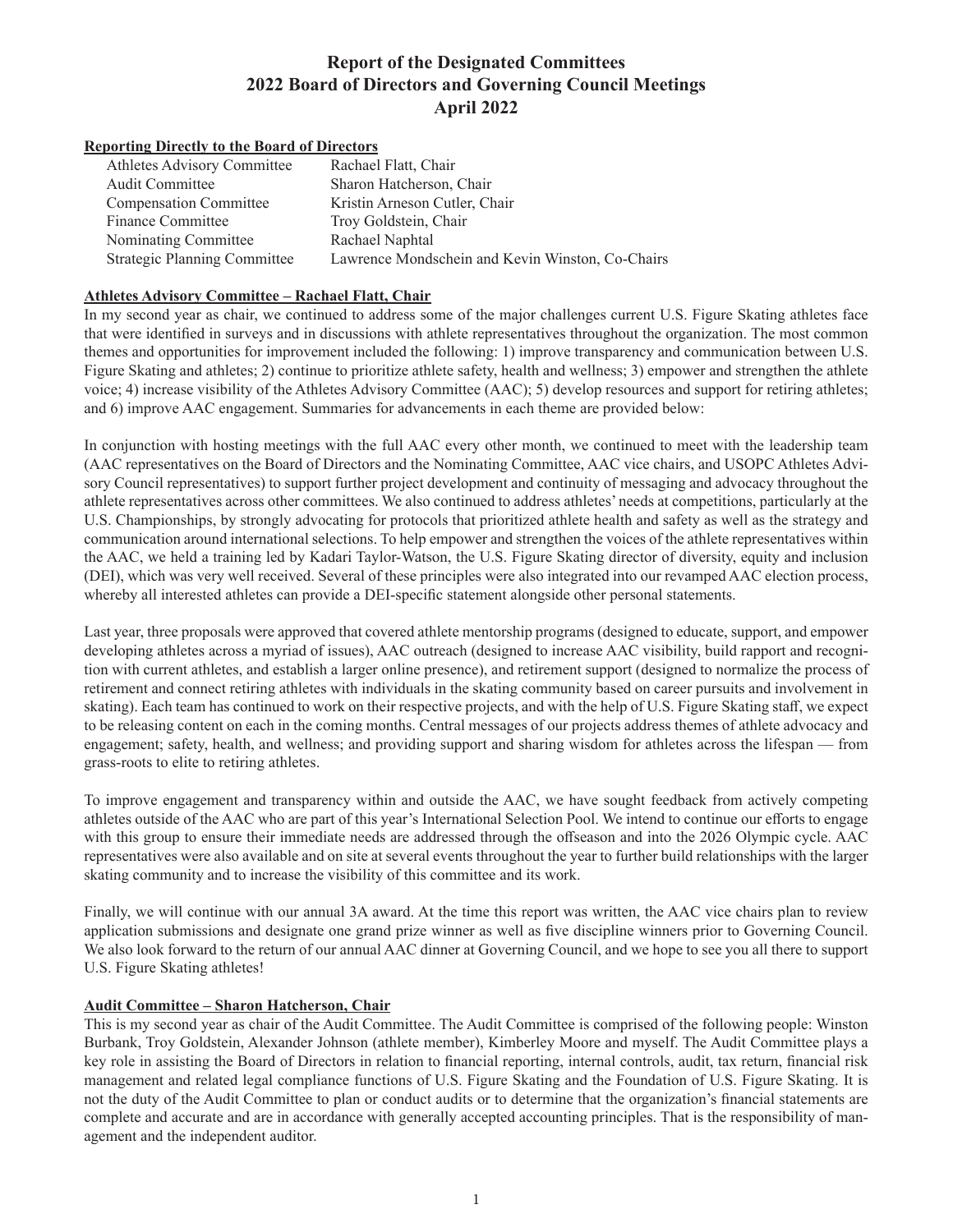## **Report of the Designated Committees 2022 Board of Directors and Governing Council Meetings April 2022**

Our first meeting of the fiscal year occurred on July 28, 2021. The purpose of this meeting was to discuss the timeline and preparation for the upcoming audit, review changes affecting the committee from the 2021 Governing Council Meeting and elect a chair of the committee for the current fiscal year. The major focus of the audit was to be revenue sponsorship, PPP loans/ impact of the pandemic and the allocation of administration/costs to programs. Sharon Hatcherson was elected by the Audit Committee as chair.

Audit Committee changes from the 2021 Governing Council:

- 1. The Audit Committee is no longer part of the Administrative/Legal Group. The committee reports directly to the Board of Directors. It is a "designated committee" for purposes of determining athlete representation.
- 2. All members of the Audit Committee, excluding the athlete member, are elected by the president. The athlete member is elected annually by the Athletes Advisory Committee.
- 3. Per rule ACR 3.04, the Audit Committee chair will be responsible for the minutes of all meetings of the Audit Committee.

Our second meeting of the fiscal year occurred on Aug. 25, 2021. The purpose of this meeting was to discuss the timeline and process for the annual audit with the auditors, expectations to deliver a thorough and timely audit, and high risk areas of focus. Timing of the audit was discussed. Field work was confirmed to begin on Sept. 13 and last two weeks. The audit of the U.S. Figure Skating Foundation was to be done during this same time frame. The majority of the fieldwork by Stockman, Kast, Ryan & Co. was done remotely, as it was last year, due to the continuing pandemic. An artificial intelligence program (MindBridge) was used as an additional tool while performing the audit. This software was used to analyze and identify higher risk transactions. There were no new accounting standards for non-profits that affected U.S. Figure Skating for the audit. Areas of concern regarding controls and risk were discussed with the auditors. Nothing of significance was noted other than making sure our controls are adequate for a remote working environment, including cyber risk.

The third meeting of the Audit Committee for the fiscal year occurred on Oct. 27, 2021. The purpose of this meeting was to review the draft of the Independent Auditors' Report and Consolidated Financial Statements for the years ended June 30, 2021 and 2020. Our audit partner stated that the audit went well, U.S. Figure Skating was given the highest opinion (i.e. clean audit), no new accounting policies were adopted during the year ended June 30, 2021, and no misstatements, major adjustments or audit findings were noted during the audit process. There were also no areas of concern regarding controls and risk. Mario Rede and his team were congratulated for a job well done.

On Nov. 16, 2021, the Audit Committee unanimously approved the Independent Auditors' Report and Consolidated Financial Statements for the fiscal year ended June 30, 2021.

#### **Compensation Committee – Kristin Arneson Cutler, Chair**

See the Report of the President in the 2022 Governing Council Meeting Book.

#### **Finance Committee – Troy Goldstein, Chair**

See the Report of the Treasurer in the 2022 Governing Council Meeting Book.

#### **Nominating Committee – Rachael Naphtal, Chair**

See the Report of the Nominating Committee in the 2022 Governing Council Meeting Book.

#### **Strategic Planning Committee – Lawrence Mondschein and Kevin Winston, Co-Chairs**

The Strategic Planning Committee began its efforts during the summer of 2021 to develop a strategic plan for the new quadrennial, 2022-2026, which embodies Vision 2026: *An Athlete-Centered Organization for Competitive Excellence*.

Numerous groups were surveyed, including the Athletes Advisory Committee, all club officers, board members, committee chairs and U.S. Figure Skating staff. This year, for the first time, we had participation from staff at the United States Olympic and Paralympic Committee. We also had U.S. Figure Skating's new director of diversity, equity and inclusion, Kadari Taylor-Watson, share her valuable insights.